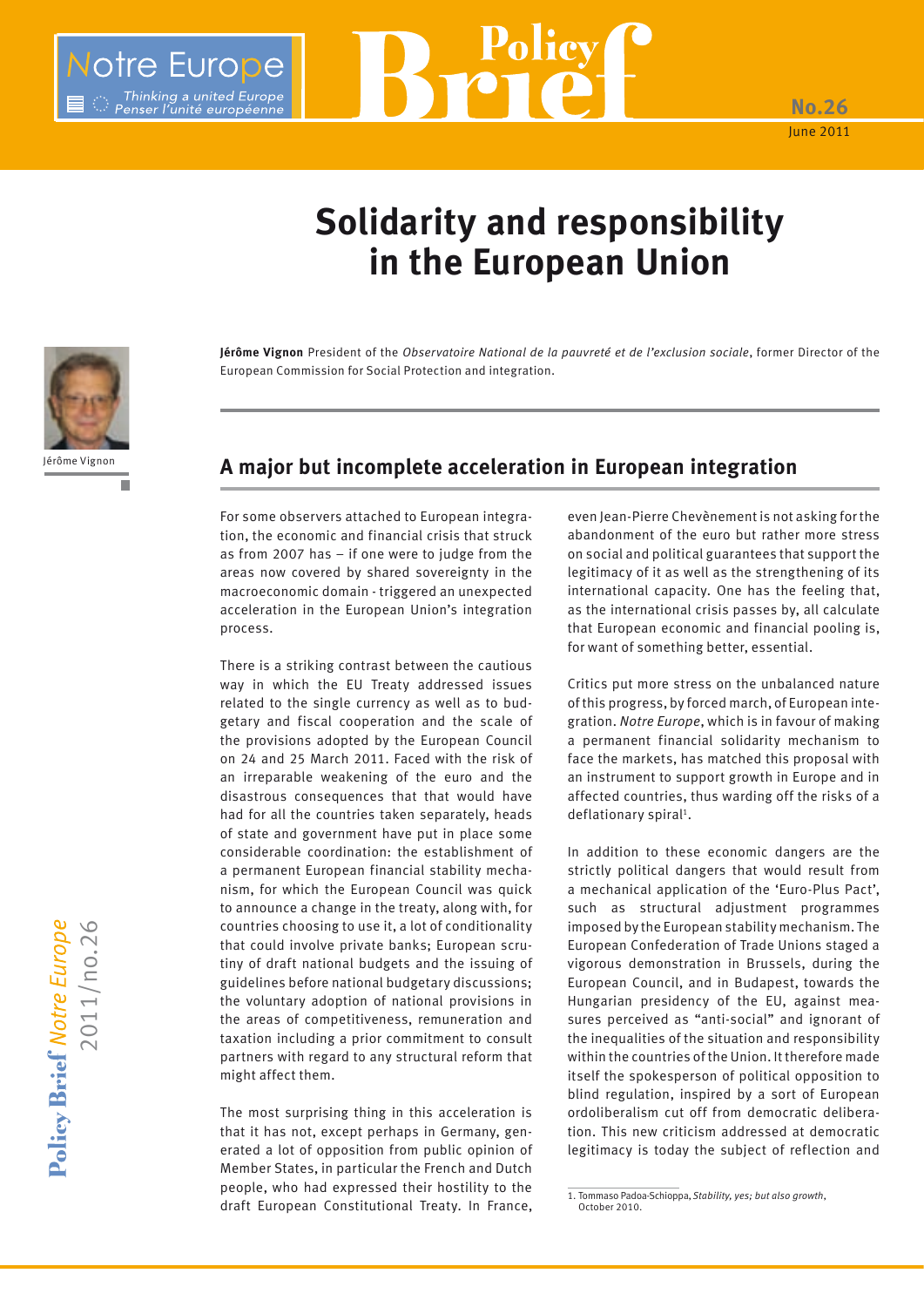debate, especially in the European Parliament to which the guidelines for applying the conclusions of the European Council will be sent.

Beyond the issue of growth, it continues to be clear that the European economic situation requires a demonstration of solidarity and justice, showing that rigour thus agreed does not have to exacerbate the dangers of exclusion and poverty. It calls for more European solidarity, which one could, in other words, call a supplementary stage for social Europe. However, one would be mistaken to see this solidarity as a straightforward compensation for events that have led the EU into the current situation. It fits into a logic of Member State responsibility towards each other, powerful or small, advanced or poor, which is precisely what has been lacking for around ten years or so.

## **1. Solidarity and responsibility, an inextricably linked duo.**

Solidarity between nations has been at the heart of the EU project right from the outset. But the same goes for a community of peoples as for a community made up of people: solidarity is born and grows stronger only with responsibility.

### **Solidarity and responsibility at the heart of complex societies.**

To understand the role that solidarity plays in developed societies, Philippe Van Parijs<sup>2</sup> places it at the juncture between two 'polar' modalities of social relations, charity or generosity and insurance. The link that charity establishes between two people does not have any requirement for reciprocity. As such, it is no less able to establish relations but the links that result from it do not have a contractual nature<sup>3</sup>. Their unpredictability and revocability have led to the establishment of stable mechanisms, guaranteeing, in the long term, mutual support beyond a two-person relationship.

Mutual organisations, which have become widespread and have spawned the huge system of compulsory social security that we know today, encourage collective foresight based on the solidarity of the community towards a danger. The link thus established between the members of a mutual is reciprocal in nature because everyone is meant to benefit, when the time comes, from a guarantee of assistance. But this reciprocity is exerted irrespective of the capacities or the merits of each of the members that it binds together: the contributions of everyone serve to support everyone if necessary; the wellbeing of everyone is an issue for everyone. Beyond these compulsory solidarity mechanisms, individual insurance contracts can be signed and the funds that they distribute also form a type of reciprocity. But one that is proportional to the merits (amount of the insurance signed up to) or to the particular risks run by each insured party.

Collective solidarity mechanisms therefore play an essential role in the cohesion of a community. Not only do they generalise or extend over time a guarantee against risks beyond what could be initiated by generosity or altruism but they are also the expression of mutual concern, of a common good. By agreeing on a compulsory and universal unemployment insurance mechanism, social partners not only show proof of humanity towards employees who have lost their job. They show that there is interest in the community of work as a whole, companies and employees, that all active people, including the unemployed, can benefit from minimum conditions of existence.

Through collective solidarity mechanisms, a virtuous circle can be developed over time. While, on the one hand, economic development generates resources that can be pooled and which extend collective guarantees to new risks or new populations, on the other the preservation against major risks and the cohesion that it generates allow for economic progress and changes. Thus we note that in the European Union the most efficient economies are generally those that devote most resources to collective solidarities.

However, adds Van Parijs, the virtuous circle does not develop smoothly or without difficulties, as can be seen from the shortcomings of the very sophisticated social systems that we know. Due to these shortcomings, there is a great temptation to limit the scope of solidarity to increase that of individual insurance. The growing heterogeneity of modern societies can be added to this: the feeling of belonging to the same community is weakening and so is the willingness to commit to a solidarity where reciprocity is unconditional. Maintaining collective universal solidarity, i.e. granted to all the members of a community in comparable conditions, ensuring everyone a high level of protection, therefore comes via an increased demand for responsibility. Thus the benefit of unemployment insurance is more and more subordinate, in all the EU states, to minimal conditions of maintaining or acquiring skills and often of looking for work. Similarly, mutualist insurance in the area of health works on the basis of a wide range of modalities

<sup>2.</sup> See *European Solidarity: Where Do We Stand? Should We Foster It and How?*, Elvire Fabry, report from the 2010 edition of the European forum of think tanks, *Notre Europe*. It can be downloaded from: http://www.notre-europe.eu/fr/axes/visions-deurope/projets/ projet/edition-2010-du-forum-europeen-des-think-tanks/

<sup>3.</sup> Some, such as the philosopher André Compte-Sponville in his work *Is capitalism moral?*, make the case for the superiority of solidarity over charity. For others, there is no solidarity that does not come from charity.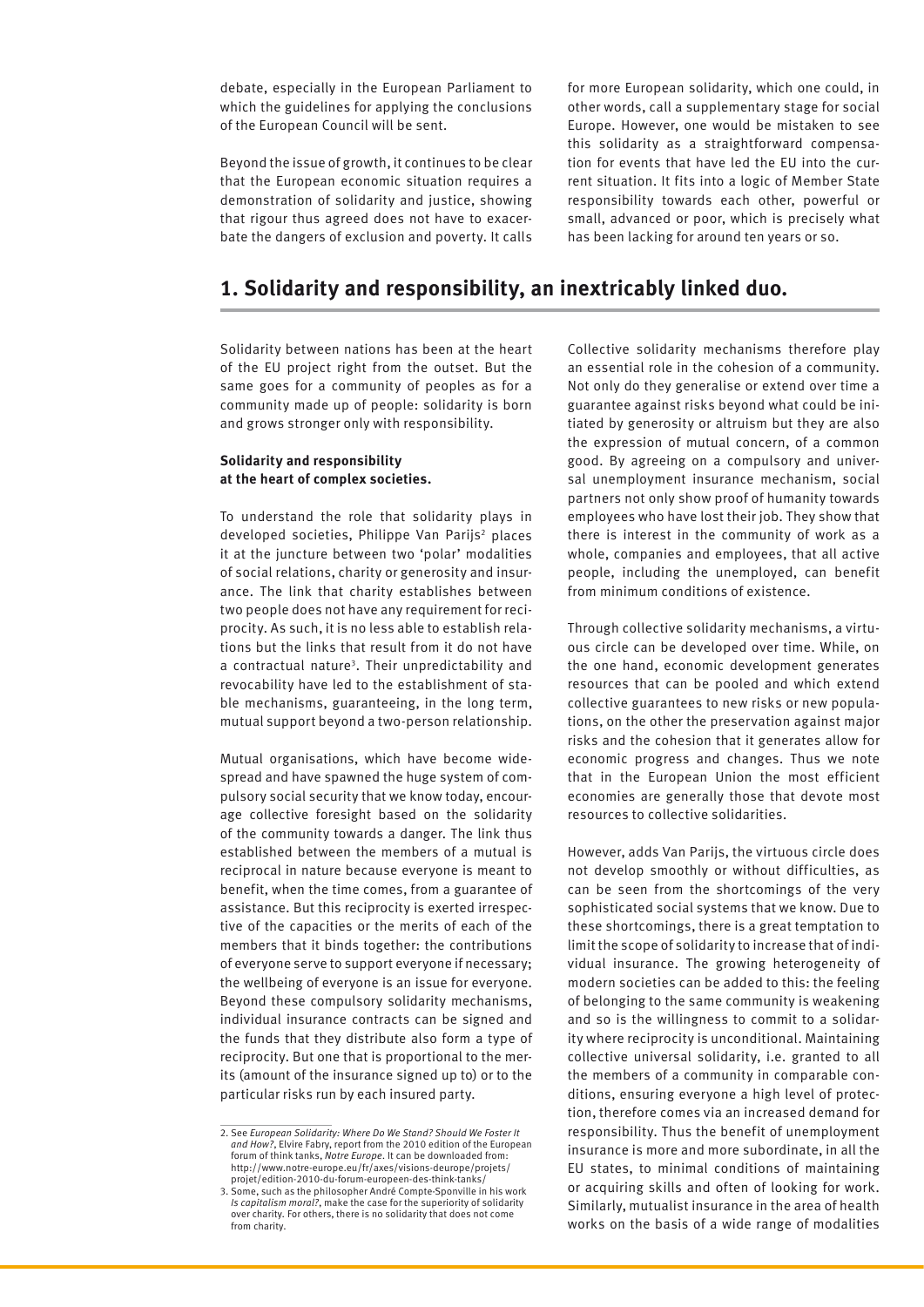to discourage risky behaviour. Granting, on condition of exercising personal responsibility, guarantees for collective foresight is on the agenda of reforms of compulsory social protection in all the EU states, and this raises serious dilemmas. The risk that such conditionalities bring with them is that they weigh unfairly and seriously on the most vulnerable populations: by depriving them of a minimum unconditional solidarity, and by excessively subordinating this material solidarity to disproportionate demands, they condemn them to definitive precariousness. But, more deeply, these conditionalities can imply that access to work, good health or mastery of essential knowledge are personal goods whilst it is in the general interest that everyone is in as good health as possible and that everyone masters the knowledge necessary to deal with how professional life is currently changing.

### **Active solidarity, long term solidarity, unconditional solidarity**

The link between solidarity and responsibility is therefore fundamental. The historic and current functioning of compulsory social protection systems, i.e. established by law, in the EU, shows the double significance of this link.

The first one, generally recognised, implies that the beneficiaries of a guarantee of solidarity do not cheat with its conditions of eligibility and strive, if necessary with the necessary support, to become contributors to the life of the community again. That is what one calls 'active solidarity' because it implies that the beneficiaries measure the meaning of their responsibility. The second dimension that ties together solidarity and responsibility concerns the contributing members. It is less frequently raised although it is essential to the community. Only the meaning of their long term responsibility, what one also calls the notion

of a well understood interest<sup>4</sup>, can encourage contributors or the members least exposed to risk to stay loyal to the initial commitment despite the temptation to free themselves from it in that very instant. Let us call this commitment to stay in solidarity over time 'long term solidarity'.

In reality, long term solidarity and active solidarity are closely linked. At every moment, confidence or mistrust in solidarity mechanisms feed each other with their complementarity. In the long term, contributors and beneficiaries can see their roles inverted over time. Thus, for a solidarity implying material support for a community to its members in difficulty to bear fruit, the two dimensions of responsibility must exist. Be it active or long term, solidarity between social groups links these groups through a pact of responsibility.

But this pact would be fragile if the most vulnerable people within these groups, those least able to take on the rigours of an active solidarity, were not the subject of a minimal and unconditional solidarity. Political action's responsibility comes under this complementarity of solidarities, as it is up to it to push them forward, to invoke them simultaneously with all the parties to the contract.

In the specific situation of solidarity between nations, this role of memory falls to the institutions. Jean Monnet already explained that "the institutions are the memory of peoples". More precisely, it is up to the European Commission, as guardian of the treaties, to continually update, when memory fails or when an emergency invades the public area, the initial pact of solidarity, what it implies of long term and active solidarity and what it costs in terms of material solidarity.

## **2. Solidarity and responsibility in the European Union**

The European Union bases its dynamism very much on solidarity because it is woven from long term commitments by the Member States, either to note a common interest or to deepen it. However, it was only very recently, when the EU treaty was being drawn up, between 2002 and 2004, that the word solidarity appeared explicitly in its fundamental treaty<sup>5</sup>, as if, seeking to discern the deep roots of a Union characterised by a certain pragmatism, it was paying retrospective tribute to this major mechanism of progress in the EU, since its origins.

In fact, each big step in European integration includes a solidarity contract, intended to pool the risks or the efforts that are a result for some of the quest for joint progress. It is not difficult, through some examples, to show that the two aspects of the responsibility of nations, measured in the sense that they give to destiny shared in the long term or in terms of a reaction of active solidarity,

<sup>4.</sup> See *La crise de la dette dans la zone euro : l'intérêt et les passions et les intérêts* (*The debt crisis in the eurozone: interest and passions*), Tommaso Padoa-Schioppa, Brief No.16, *Notre Europe*, May 2010. http://www.notre-europe.eu/fr/axes/competition-cooperationsolidarite/travaux/publication/la-crise-de-la-dette-dans-la-zoneeuro-linteret-et-les-passions/

<sup>5.</sup> Article 2 TEU: "The Union is founded on the values of respect for human dignity, freedom, democracy, equality, the rule of law and respect for human rights, including the rights of persons belonging to minorities. These values are common to the Member States in a society in which pluralism, non-discrimination, tolerance, justice, solidarity and equality between women and men prevail. The content of the principle of solidarity is then developed extensively by articles 27 to 38 of Title IV of the Charter of Fundamental Rights of the European Union annexed to the treaty.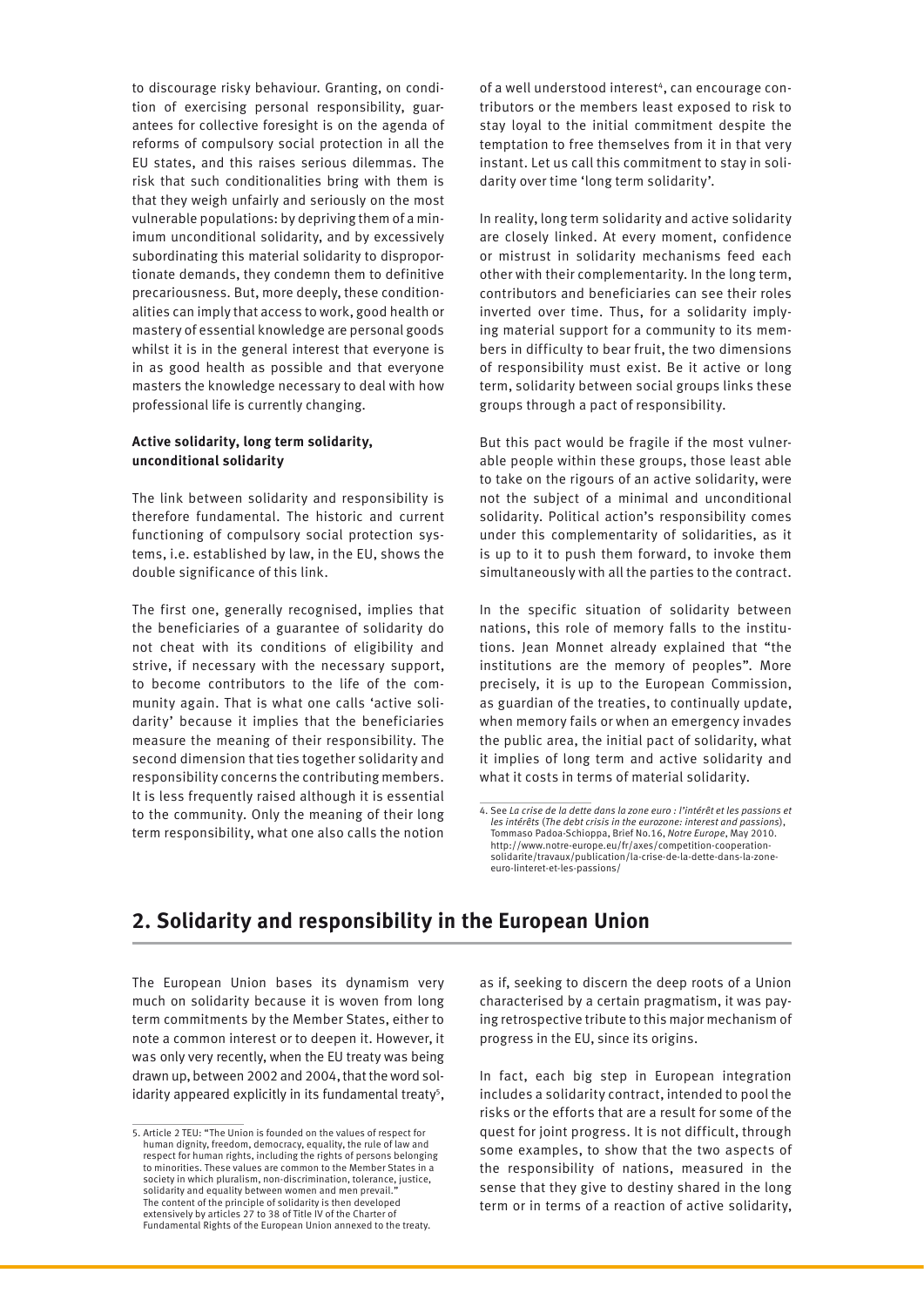are almost always closely linked from the original conception of this solidarity. Enshrined in the progressive development of an "ever closer Union between peoples", the "long term solidarity" appears as a real engine for this rapprochement, for which "active solidarity" impregnates the specific instruments organising "material solidarity".

- A fund for economic and social aid for restructuring, intended to remedy social impacts resulting from the elimination of excess capacities that no longer protected customs borders was linked to the project for a **European coal and steel community**. Member States signed up to it irrespective of their potential to produce coal and steel or the quality of this potential. They therefore showed long term solidarity, knowing that they would all be beneficiaries of industrial raw materials and raw products in the best conditions. The sums spent to accompany the restructuring in the areas went towards supporting a strategic modernisation plan (active solidarity of countries) and individual aid to people, not just through a minimum base of revenue compensation (material solidarity) but also by financing retraining or through aid for the creation of new activities (active solidarity of workers).
- Putting in place the **Common Agricultural Policy** in the early 1960s came from a long term vision of solidarity: France was at the time able to persuade its partners that sustainable economic growth, in the context of a customs union, implied security of supply for crops and stability in their prices. Thus, the financing of such an objective, the agricultural common market, was from the start placed under financial solidarity (long term solidarity) while the attribution of financial resources to farmers, in the form of price guarantees, implied by its nature a large productivity and modernisation effort from the farms (active solidarity of the farmers). What happened next showed that maintaining such a long term solidarity became a major issue for the coherence of the Union. While the attempts by Sicco Mansholt to expand the initial purposes to give a wider base to this long term solidarity failed at the time, they are now quite topical. The UK had to adapt to this long term vision that it did not share, but it contributed at the same time to strengthening the demands of active solidarity, to the extent that today inequality in condi-

tions between farmers, and the precariousness and poverty of many of them are major criticisms of the CAP.

- The establishment by the Single Act in 1987 of a large single market was followed in 1992 by the consecration of a major role for structural policies in the context of an *economic and social cohesion policy*, whose financing through structural funds has become the second largest item in the community budget's expenditure. The most competitive and the most advanced countries in the EU showed long term responsibility by accepting that nearly 80% of the sums allocated to structural funds were allocated to the regions and countries lagging behind in terms of development. But it was also clear that the expenditure agreed in this way was to support regional development and modernisation plans or efforts to retraining workers. This reality was to be proven by detailed projects, to be then carefully monitored (active solidarity of regions and workers).
- According to this analysis, **the recent crisis of the euro**, and the developments to which it has given rise to safeguard it, well and truly come from a crisis of responsibility. When, in 2002-03, France and Germany managed to escape from reference mechanisms for their shortcomings in the context of the Stability and Growth Pact, the two countries clearly broke with their active responsibility. At the same time, without knowing it, they showed long term irresponsibility, as what followed demonstrated. Without being the cause of the serious Greek breaches from its own responsibilities, the Franco-German laxness contributed to weakening the general mechanisms for supervising active solidarity in the eurozone. But, later on, it was only the sense of a well understood longterm interest that allowed the German chancellor to confront a national opinion sickened by what it considered as complete irresponsibility by its partners and that would have willingly abandoned any solidarity with the failing Member States of the eurozone. Together with, Germany demanded and obtained some exceptionally strong commitments in terms of active solidarity from potential beneficiary countries of the European financial stability mechanism and from a large number of countries that were or were not members of the Economic and Monetary Union.

# 2011/no.26Policy Brief Notre Europe 2011/no.26

## **3. Strengthening European solidarity and responsibility together**

The example of the euro crisis shows to what degree restoring conditions of responsibility is essential for a long term spirit of solidarity. But the "active solidarity" that "long term solidarity" demands is not a sustainable issue if it is not

accompanied by sufficient material solidarity, maintaining the situation of the most vulnerable, also ensuring fairness in the face of efforts to make up for past mistakes. Even if material solidarity between individuals, through taxation and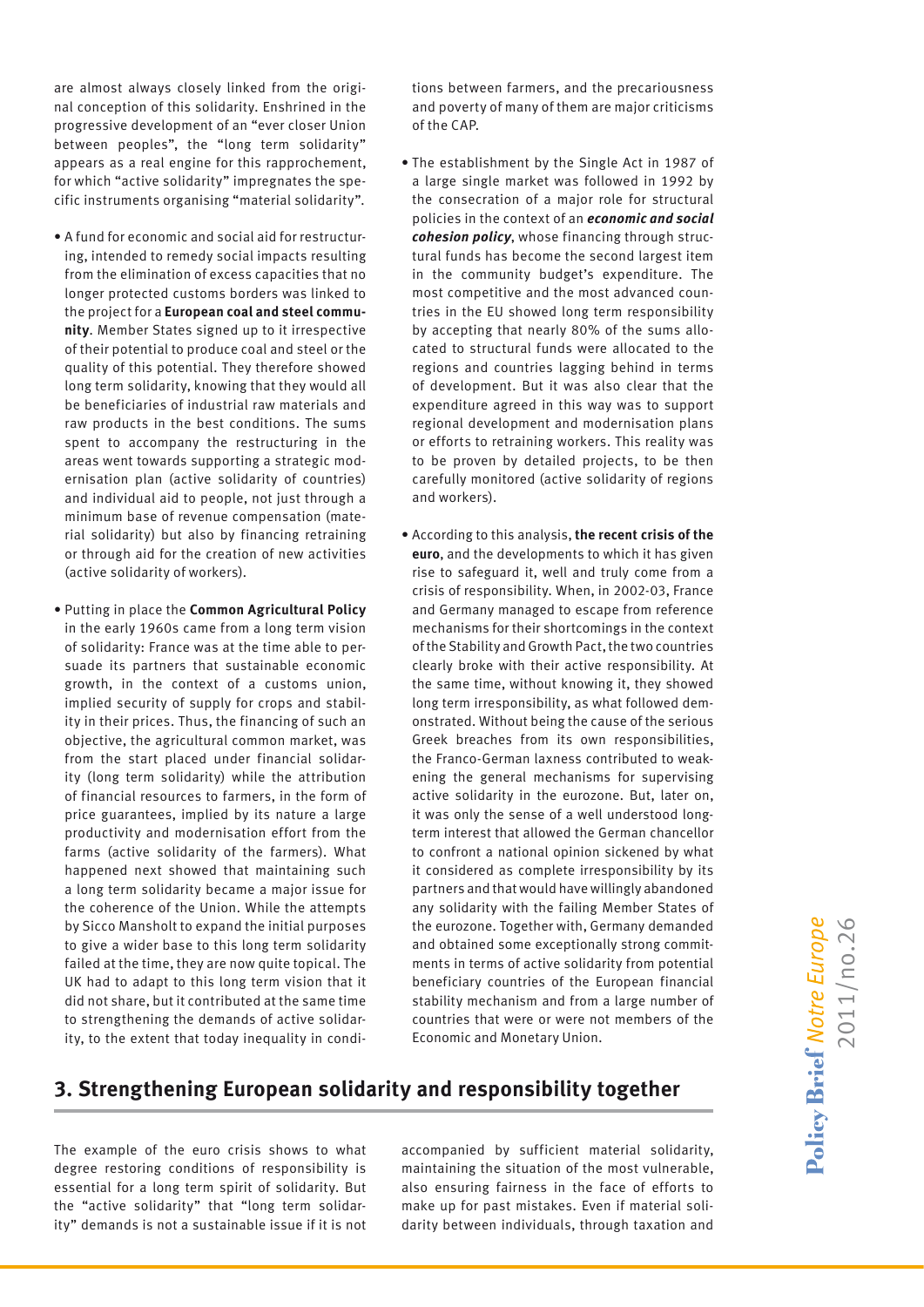social protection, remains the main responsibility of Member States, the Union must commit itself more in this area, as these are the main issues of solidarity within the EU that are important to safeguard. The affirmation of the principle of solidarity at the heart of the EU treaty is timely in this sense.

### **The Union needs to commit more to the protection of the most vulnerable citizens**

This is the first lesson of this reflection on the link between responsibility and solidarity that we would like to draw here: the crisis of the euro was translated into a surplus of responsibility taken on by all the Member States, a prelude to a long sequence of budgetary rigour whose political consequences are visible in Greece, Ireland, Spain and Portugal. The EU is therefore called on to take a more visible place alongside its Member States in unconditional material solidarity while taking account of the inequalities of the situation between citizens. It is not the aim of this contribution to open a new chapter of social Europe on it alone6. We will simply underline certain potentialities of the new treaty.

A first potential track is focussed on the new Article 3(3) of the TEU, which tasks the EU with working for a "highly competitive social market economy". To come out of the crisis, social cohesion cannot be sacrificed to competitiveness. It is therefore important that Article 14 of the TFEU is put into practice – this article confers on the EU and its Member States a joint responsibility, each in its order of competence, to ensure that economic services of general interest have the required means for their social and territorial cohesion mission. I would suggest that we do not strive to take from this article directives that frame the organisation of social services of general interest. We should rather apply it to the letter by inviting Member States to present a national framework of action designed to preserve continuity and quality in the performance of some essential social services for a social market economy: social housing, access to basic healthcare, tackling the problem of failure at school, training the least qualified workers and young children's services. The approval of these national frameworks should pave the way for a simplified implementation of competition and single market rules. It could also, as the authors of the manifesto for a European social investment pact suggest, pave the way for an exemption in the calculation of Stability and Growth Pact deficit rules.

In the same spirit, under Article 9 of the TFEU<sup>7</sup>, the social quality of all the structural policies implemented under the aegis of "economic, social cohesion" and now "territorial" should be considerably strengthened. A dichotomy has emerged between a social fund that would only target competitiveness and employment and a regional fund for the reduction of disparities between regions with considerable social responsibilities that fall to the regional and local authorities in Europe. We dare to hope that the new cohesion agenda, in the framework of the Europe 2020 strategy to be discussed until 2014, will not merely toughen the conditions for active solidarity, in other words conditionality, but will simplify and unify the tools of European territorial solidarity around development contracts bringing together economic, social and environmental aspects.

#### **Solidarity, a source of inspiration for sectoral policies**

However, the dialectic of joint strengthening of solidarity and responsibility could also inspire the renewal of European sectoral policies.

This is how the next reform of the financing of the CAP is being presented. In this area, we see a growth in long term solidarity (demonstrated by the addition of new environmental and territorial purposes) as well as extra active solidarity demands from beneficiaries. These conditions have been deemed to be necessary so that the preexisting financial solidarity principle is maintained. However, what is missing is to better ensure material solidarity between the beneficiaries themselves by ensuring greater degression in aid for revenue such as production. Tackling the poverty of farmers, up until now not really considered as being among the aims of the reform, would be a reason, notably via systematic aid for multiple activities, for the renewal of habitat and tools for pooling investment risks in the face of the growing variations in prices<sup>8</sup>.

Solidarity and responsibility could also become the leitmotif of a renewal of a *European energy policy*, as it is outlined in the new Article 194 of the TFEU. A "spirit of solidarity between Member States" is there out of principle. But to give substance to and to generate long term solidarity around common objectives, there is still a need to define areas of active solidarity that might enable reciprocity to be established between countries whose capacities and needs are often very far

<sup>6.</sup> On the need for such a new chapter, which should take its place in the Europe 2020 strategy, if the objectives of inclusive growth were to be taken seriously, it is necessary to mention the robust set of arguments that has just been published by a group of economists led by the former Belgian Minister for Work, Frank Vandenbroucke, *Why Europe needs a social investment pact*?

<sup>7. &</sup>quot;In defining and implementing its policies and activities, the Union shall take into account requirements linked to the promotion of a high level of employment, the guarantee of adequate social protection, the fight against social exclusion, and a high level of education, training and protection of human health.

<sup>8.</sup> *How to reform the CAP to improve the contribution of agriculture to the Europe 2020 strategy?*, a record of the Madrid seminar, organised by *Notre Europe*, put together by Nadège Chambon and Sofia Fernandes.